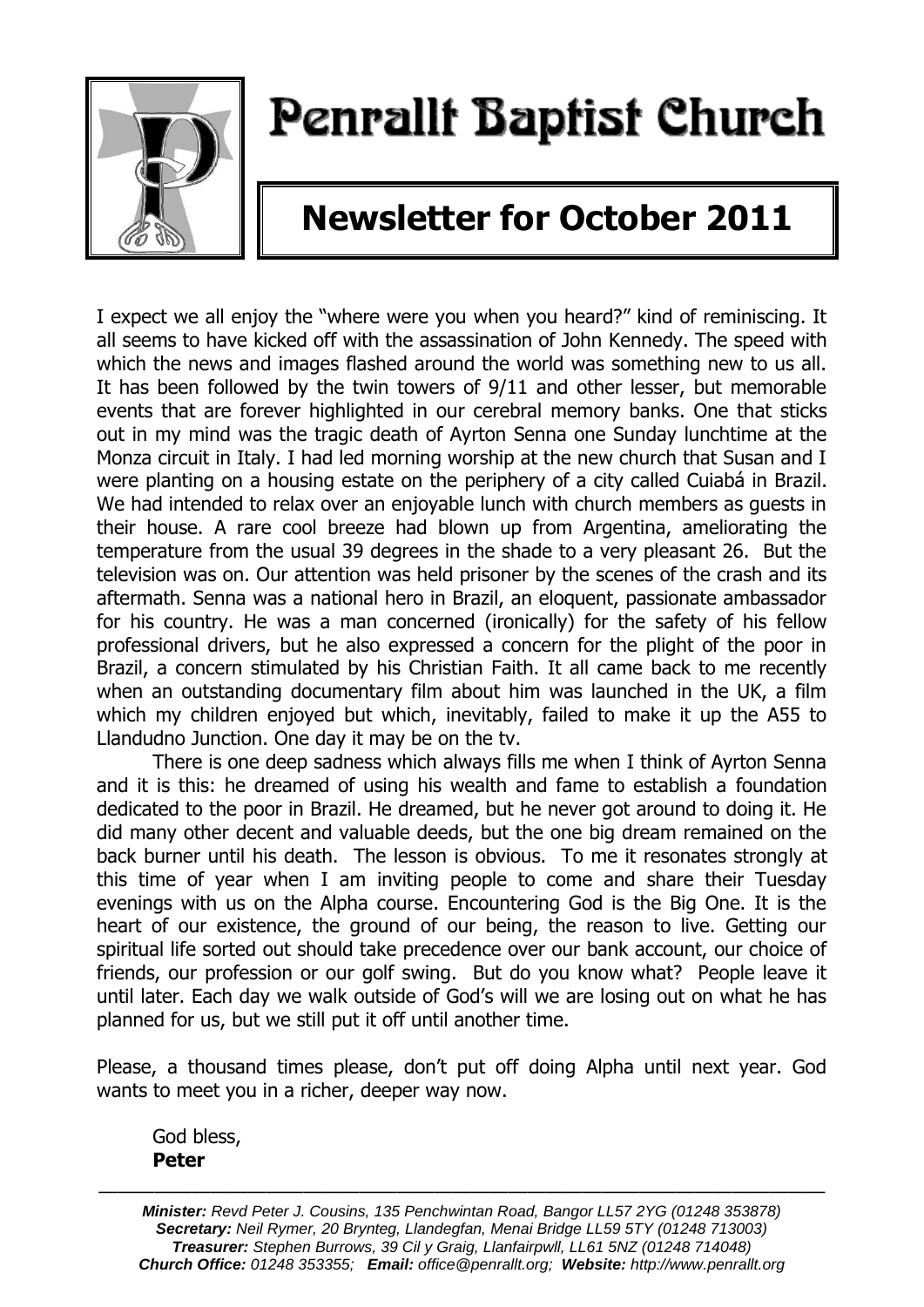#### **Students**

We welcome all students to Penrallt. Please make sure you pick up a welcome pack from the porch. Danielle Fifield is our student coordinator for this year and we encourage you to say "Hi" to her and find out what is happening in our church over the coming months.

**SERVICES in OCTOBER** 

#### **October 2**

| $10.30$ am<br>2.15 <sub>pm</sub> | <b>The supremacy of Christ the Saviour</b> Colossians 1:15-23<br>Service in Bontnewydd |  |                                      |
|----------------------------------|----------------------------------------------------------------------------------------|--|--------------------------------------|
| 6.00pm                           | Communion Service Temptation                                                           |  | <i>Matthew 4:1-11</i>                |
| October 9<br>$10.30$ am          | <b>Harvest Sundav</b>                                                                  |  | Service coordinated by Sarah Jackson |

| 6.00pm | Preaching | Matthew 4:12-25 |  |  |
|--------|-----------|-----------------|--|--|
|        |           |                 |  |  |

#### **October 16**

| $10.30$ am | The servant of the Lord | Colossians 1:24 - 2:5 |
|------------|-------------------------|-----------------------|
| 6.00pm     | A Vale of Soul Making   | Matthew 5:1-16        |

#### **October 23**

| $10.30$ am         | Geoff Birch   | Our life in Christ affects our life. |                        |
|--------------------|---------------|--------------------------------------|------------------------|
|                    |               |                                      | Colossians 2:6-23      |
| 6.00 <sub>pm</sub> | Roger Borlace | "But I tell you"                     | <i>Matthew 5:17-48</i> |

#### **October 30**

| $10.30$ am         |                       | Communion Service <b>Hearts and minds in focus</b> |
|--------------------|-----------------------|----------------------------------------------------|
|                    |                       | Colossians 3 v 1-17                                |
| 6.00 <sub>pm</sub> | <b>Ethical Living</b> | <i>Matthew 6:1-18</i>                              |

**Our Preaching Team for October:**

Peter Cousins is the minister. Geoff Birch and Roger Borlace are retired ministers, members of Penrallt. *Dr Sarah Jackson* is an Assistant Registrar at the University.

#### **Faith Café**

After church on Sunday evening we host Faith Café for students and young adults. Starting around 7.15pm it is an evening of chat, interviews, music and discussions.

#### **Church Lunch**

We will host a church lunch on **Sunday October 2nd**. Please bring enough buffet style "finger food" for yourselves and one or two others.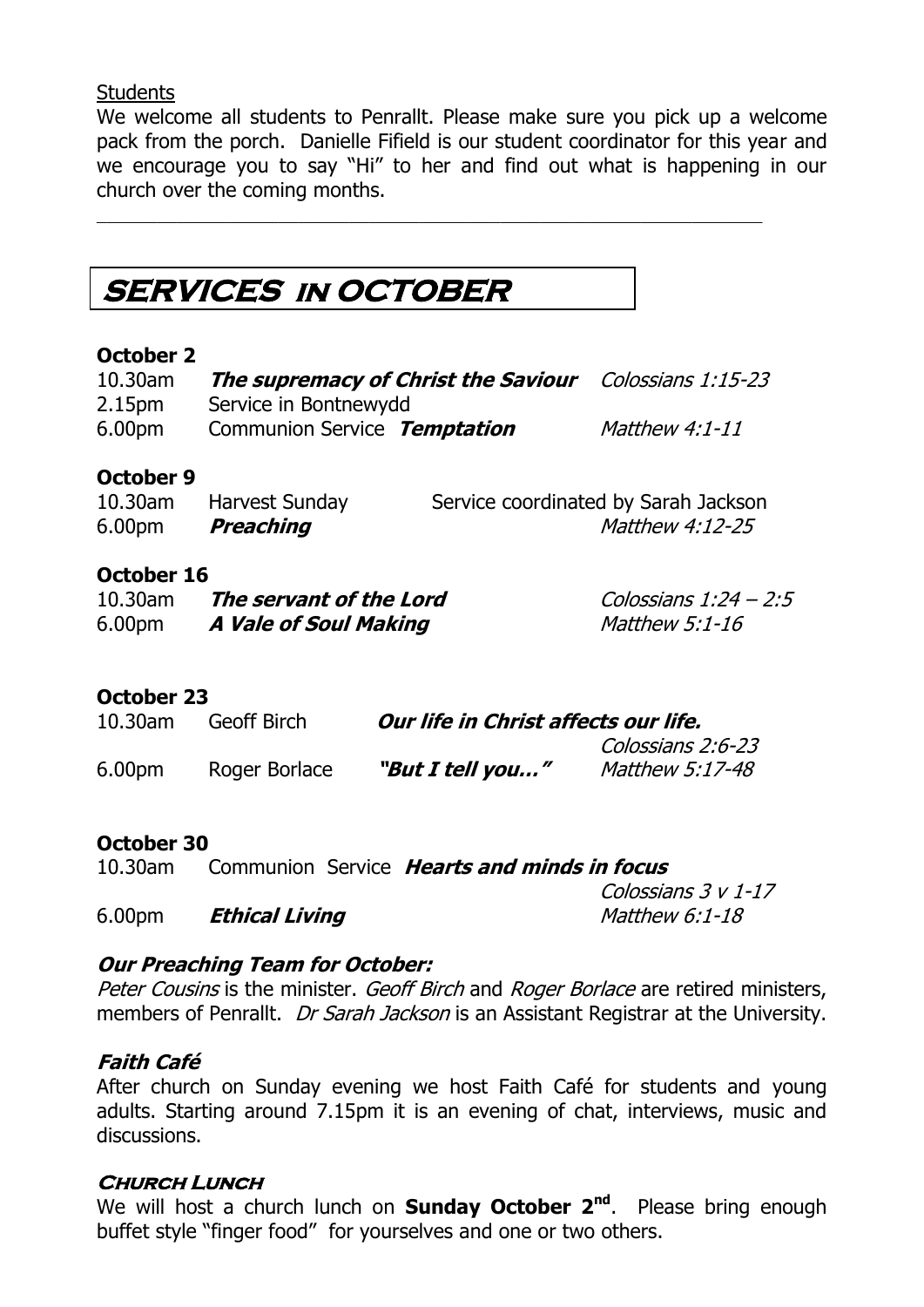## **Special Dates in October**

| Saturday 1          |                    | Sussex Street Baptist Church, Rhyl. North Wales |  |
|---------------------|--------------------|-------------------------------------------------|--|
|                     |                    | English Baptist Union meeting. Business session |  |
|                     |                    | 11-12:30; Devotional session 2-4pm.             |  |
| <b>Monday 3</b>     | 7.30 <sub>pm</sub> | <b>Church Members' Meeting</b>                  |  |
| <b>Wednesday 5</b>  | 10.30am.           | Men's Prayer Meeting.                           |  |
| Friday 14           | 6.00pm             | First J.A.M. session.                           |  |
| <b>Monday 17</b>    | 7.30pm             | <b>Missions Group</b>                           |  |
| <b>Tuesday 18</b>   | 10.30am            | Penrallt Walking Group                          |  |
| <b>Wednesday 26</b> | 7.30pm             | Youth Committee meeting at Penrallt             |  |
| <b>Thursday 27</b>  | 7.30pm             | Sanctuary (in the chapel)                       |  |
| <b>Monday 31</b>    | $6 - 7$ pm         | <b>Light Party</b>                              |  |

#### **Alpha Course**

The new Alpha Course starts on Tuesday 27<sup>th</sup> September at 7pm with a Celebration Supper, especially to show what Alpha is all about. It is a great opportunity to find out more about Alpha before the course proper starts the following week, again at 7pm, on Tuesday 4<sup>th</sup> October.



The course runs until  $13<sup>th</sup>$  December, and each session starts with

a free two- course meal plus tea/coffee, followed by a talk on a question such as Who is Jesus?, Why did he die?, Why and how do you pray?, How can I have faith? and many more questions. Then everyone breaks into small groups when there is an opportunity to chat about the talk and raise any questions you may have. We finish promptly at 9:30pm.

## **News of People**

A lot is still going on with our church folk and the hospital. **Mark Young** is undergoing chemotherapy at Ysbyty Gwynedd. He thanks everyone for their prayers and support. Visiting is restricted because of the risk of infection so we are not able to visit him without checking first. For offers of help or information phone our contact link with the family, Billy Elliott on 01248 372568.

**Joan Mason** is waiting for further surgery. **Megi Elliot** had her tonsils out, and is now fully recovered. We will be sorry to lose **Jenny and Bob Powley** who are moving to Leeds to be nearer their son and family.

Our condolences to **Elaine Peart** on the death of her mother in Cardiff.

#### **Student Coordinator**

We welcome **Danielle Fifield** back to Bangor to do her Master's degree. She is going to be working with Penrallt as our Student Coordinator this year.

### **Children's Birthdays in October**

**23rd:** Scott Jones; **26th:** Hannah Howick; **31st:** Catrin Gwilliam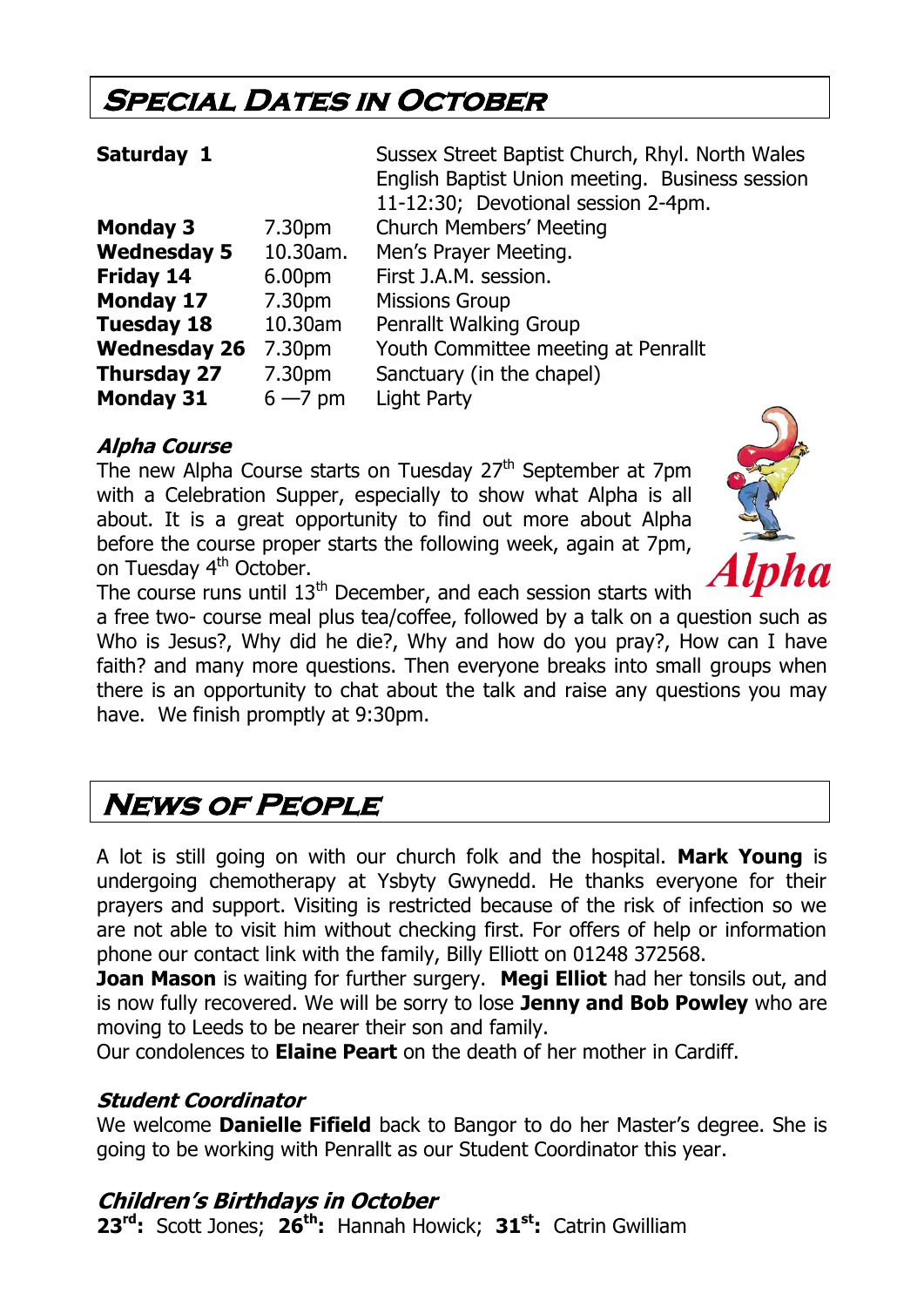#### **Please check with the contact people when there are meetings this month.**   $HG = Home GrouD$

| <b>Day</b> | שטיוט – ווטוויר – טו ו<br><b>Time</b> | <b>Details</b>                          | <b>Contacts</b>                                        |
|------------|---------------------------------------|-----------------------------------------|--------------------------------------------------------|
| <b>Tue</b> | 8.00pm                                | HG, Nilgiri                             | Joan Beer (353874)                                     |
| <b>Tue</b> | 7.30pm                                | HG, Tyddyn Isaf, Menai<br><b>Bridge</b> | Magnus Forrester-Barker<br>(07890 109645)              |
| <b>Wed</b> | 10.30am                               | Men's Prayer Meeting                    | Peter Cousins (353878)                                 |
| <b>Wed</b> | 2.00 <sub>pm</sub>                    | Carers' Home Group                      | Carol Morris (716953)                                  |
| <b>Wed</b> | 7.30pm                                | HG, The Nomads                          | Jess & Seamus Adams (421185)<br>Susan Cousins (353878) |
| <b>Wed</b> | 7.30pm                                | HG, Bethesda                            | Jon & Deb Stammers (602868)                            |
| <b>Wed</b> | 8.00pm                                | HG, Grŵp Cymraeg                        | Owen & Nia Lloyd Evans (352634)                        |
| Thu        | 10.30am<br>- noon                     | HG, 76, Ffordd Cynan                    | Jenny Powley (364292)                                  |
| <b>Thu</b> | 10.30am                               | Post-Alpha Bible Study                  | Sue & Lawrence Moss (713793)                           |
| <b>Thu</b> | 7.30pm                                | HG, Llanfairpwll                        | Sue & Lawrence Moss (713793)                           |
| <b>Thu</b> | 7.30pm                                | HG, Bangor                              | Ciara Ní Bhrolcháin (07900<br>220496)                  |
| <b>Thu</b> | 7.45pm                                | HG, Lon-y-Deri                          | Gill Goodman (355256)<br>Billy Elliott (372568)        |
| Fri        | 10.30am<br>- noon                     | <b>Cheeky Monkeys</b>                   | Joan Rymer (713003)                                    |
| <b>Sat</b> | 8.30am                                | <b>Prayer Meeting</b>                   |                                                        |

## **Noticeboard**

- **Men's Prayer Meeting Wednesday 5 October 10.30am** The men will meet for prayer as usual, followed by coffee in Options.
- **Home Group Wednesdays 7.30pm** Jon and Deb Stammers have restarted a home group on Wednesdays at their home in Bethesda. If you're interested in joining, please contact them on [jon.stammers@gmail.com](mailto:jon.stammers@gmail.com) or 01248 602868.
- **Walking Group Tuesday 18 October 10.30am** Meet in Cemaes Bay in the main car park, which is just behind the High Street. Turn left (if facing the sea) along Maes Cynfor and then right onto Victoria Road and the car park is on your left. The walk, approximately 5 miles long with an ascent of 250-300m, is along a picturesque part of the Coastal path, past Llanbadrig Church and on to Porth Llanlleiana and Porth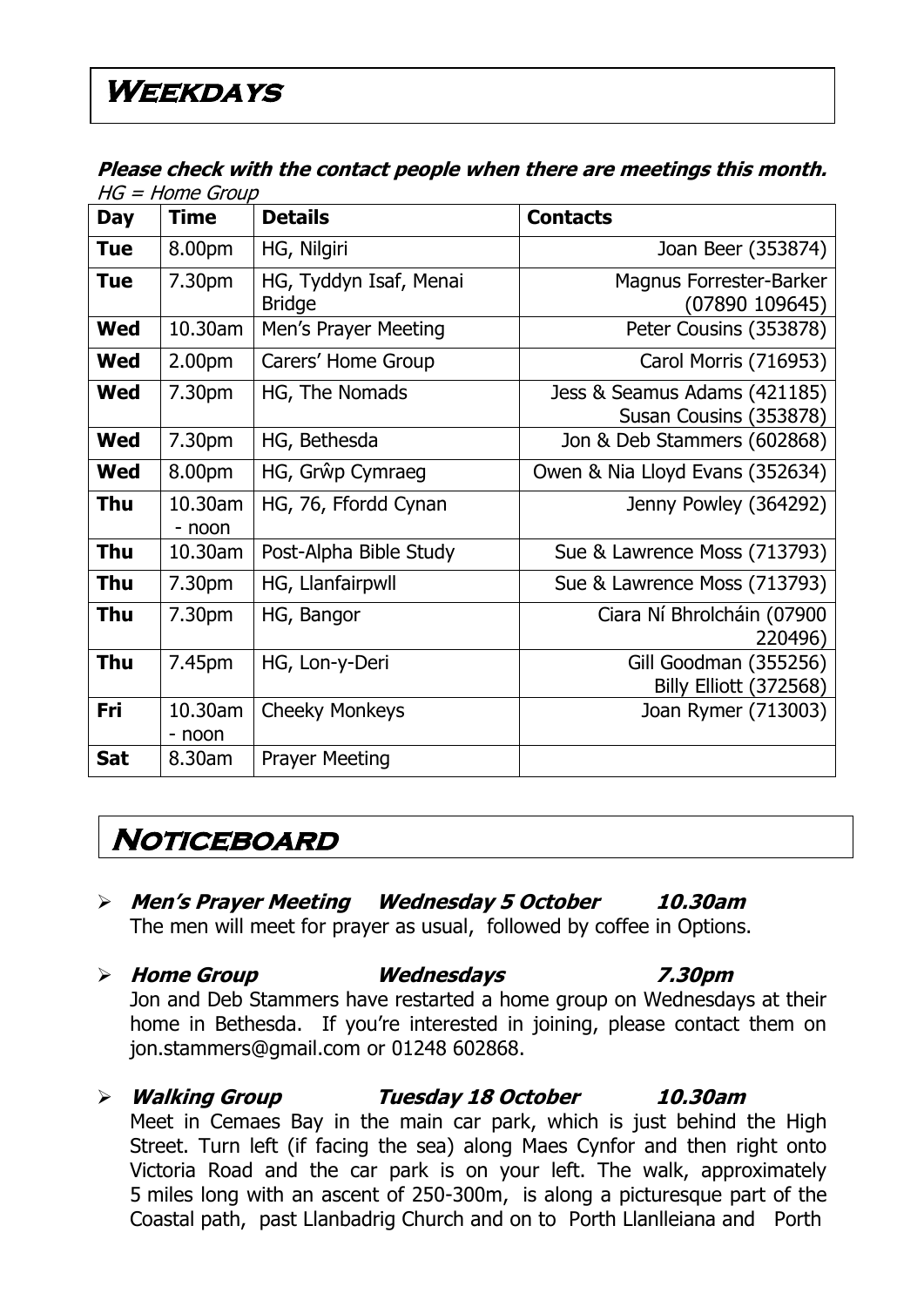Wen with their industrial relics, eventually returning to Cemaes via an inland path. All welcome. Please contact Ian and Mari Kelso for more details, 01248 421783.

- **Clothes Swap Saturday 22 October 1.00-5.00pm** After the success of the last Clothes Swap, Jane Hodgson is arranging another one, and hopes that as many people as possible will come along. Proceeds will go to Women's Aid. For more details, contact Jane on [janephodgson@hotmail.co.uk](mailto:janephodgson@hotmail.co.uk) or 07900 570317.
- **Autumn Fair Saturday November 19 th 10.30am—2pm** As usual, proceeds will be split between Hull Youth for Christ (Hemburys) and Tearfund. Please contact Jan Jones or Mari Kelso if you would like to help in any way.

#### **Community Groups**

Our Community Groups are back Apart from the Belly Dancing group, all others are running. You can learn Welsh on Mondays and Thursdays (1pm), go to the Art Class on Mondays at 3pm, join Bangor Community Choir on Wednesdays at 7.30pm, or the Scottish Country Dancing group at 7pm on Thursdays. Bring a toddler to Cheeky Monkeys on Friday mornings at 10.30am.

#### **Facebook**

Yes, Penrallt is up and running on Facebook. We have 97 friends already, so why not join in? Many thanks to Matt and David for their work in setting up the page.

#### **Bangor Carnival**

We are looking for volunteers to help organise attractions and stewards for June 2012 carnival. Please talk to Anne or Bryan Collis to find out more.

#### **Homeless in Bangor**

We do not recommend giving money to the homeless. Instead, £5 in one of the brown envelopes from the table in the porch of the church (placed in the offering) will buy a hot meal for them through the St. Mary's Hostel scheme. So far Penrallt has contributed £2550 to the fund.

#### **The Prayer Room**…

…is open before and after the service for quiet prayer. Penrallt is a place of prayer, so make use of this sacred space.

#### **Pray for Penrallt Every Day**

Sign up to receive our prayer diary by e-mail every Monday morning by sending your request to: [office@penrallt.org.](mailto:office@penrallt.org)

If you have some subject for prayer, either send it in by e-mail, or fill in one of the pink cards, which are available in the porch, and place it in the visitors' cards box or give it to Peter or Magnus.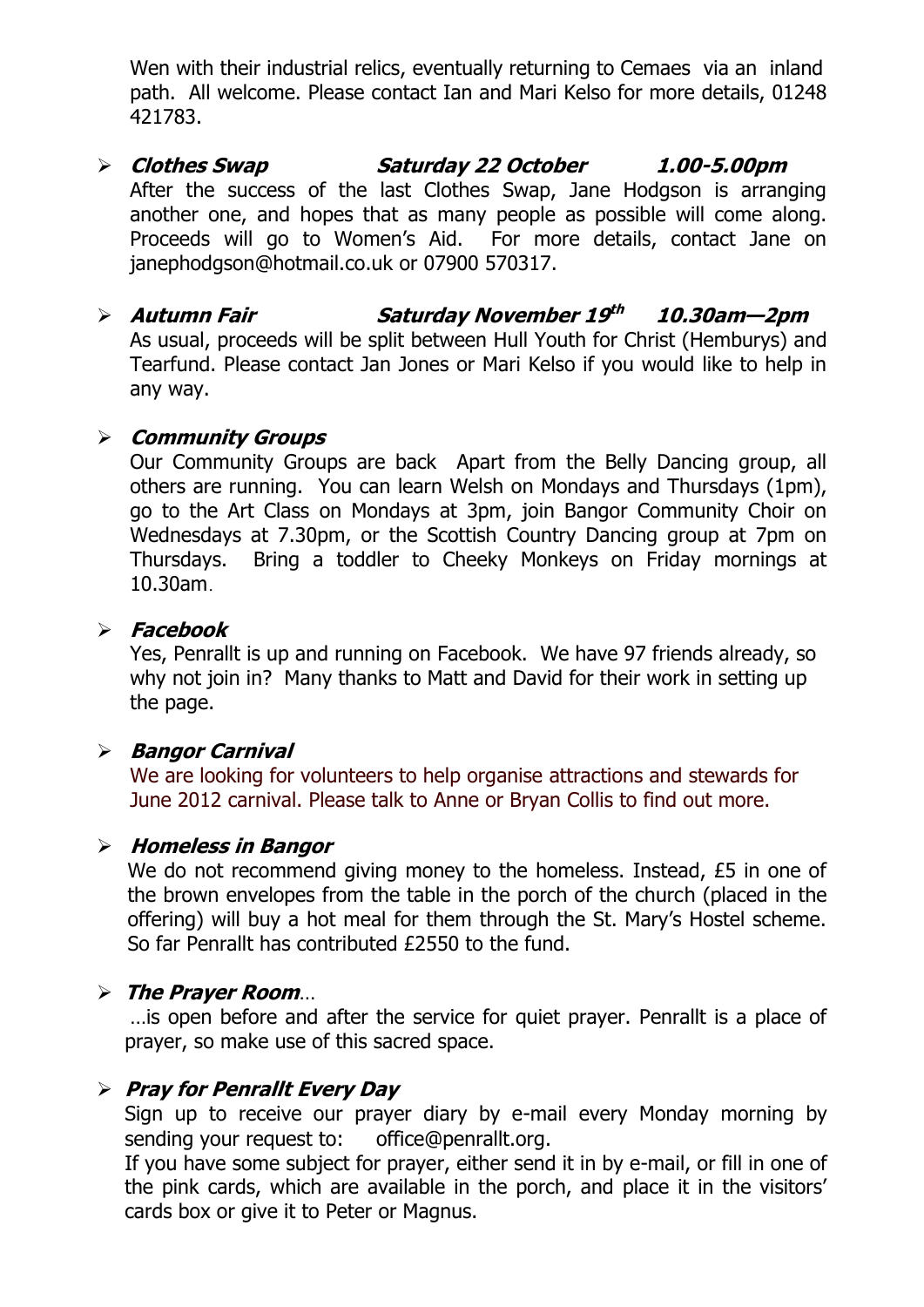#### **Pastoral Help**

If you have pastoral concerns please contact Peter or else one of the other members of the Pastoral Care team:

Geoff Birch 01286 870944 Pat Borlace 713146, Eunice Smith 713296, Judy Stammers 364394 Geoff Moore 410582 Jenny Powley 364292

**Deadline for next month's newsletter** Sunday 23 October Please send information to Gwyneth [\(gwyneth@brindley-wales.com](mailto:gwyneth@brindley-wales.com) or 352682)

## **Focus on…**

## **BMS World Mission Tim & Rosi Deller**

serving in Brazil since 1991



Tim & Rosi have been living in Dourados in the state of Mato Grosso do Sul in south west Brazil, with sons Rodrigo and Richard since January 2007. Tim and Rosi have been working on the Itamarati settlement for the landless. It is the largest Agrarian Reform Project in South America with over 4,000 families, some

26,000 people spread over what was one farm of 50,000 hectares.

The recent focus has been on bringing a strong, thriving, worshipping community into being. The challenge of working for increase in numbers of worshipping members, putting at least minimal structures into place, instilling commitment to the expansion of the Kingdom and preparing the ground for a future handover to another pastoral team has not been easy.

During 2011, it was felt right to concentrate on worship and outreach to children. The gift of a portable PA system has added something to worship and has been a means of outreach and evangelism. The use of sound and images is being explored to the full by the worship team and has been the tool for conversion